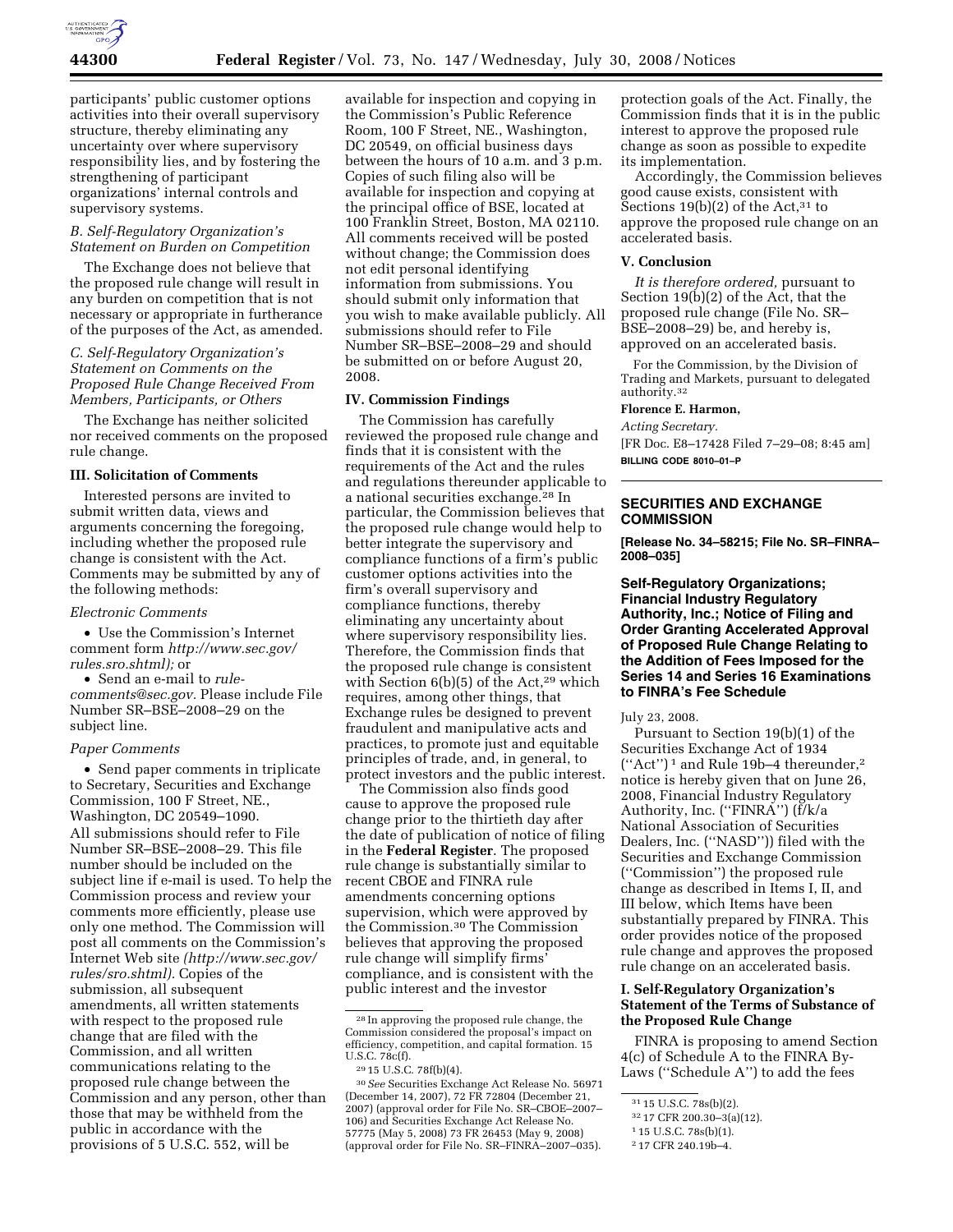charged for the Series 14 and Series 16 examinations. The text of the proposed rule change is available at FINRA, the Commission's Public Reference Room, and *http://www.finra.org/ RulesRegulation/RuleFilings/index.htm.* 

# **II. Self-Regulatory Organization's Statement of the Purpose of, and Statutory Basis for, the Proposed Rule Change**

In its filing with the Commission, FINRA included statements concerning the purpose of, and basis for, the proposed rule change and discussed any comments it received on the proposed rule change. The text of these statements may be examined at the places specified in Item III below. FINRA has prepared summaries, set forth in Sections A, B, and C below, of the most significant aspects of such statements.

# *A. Self-Regulatory Organization's Statement of the Purpose of, and Statutory Basis for, the Proposed Rule Change*

#### 1. Purpose

On July 30, 2007, NASD and the New York Stock Exchange (''NYSE'') consolidated their member firm regulation operations into a combined organization, FINRA. As part of the consolidation, FINRA assumed ownership of the Series 14 (Compliance Official) and Series 16 (Supervisory Analyst) examinations.3 Thus, as of July 30, 2007, these two examinations became FINRA examinations and ceased being NYSE examinations, and FINRA retained the entire fee for those examinations.4 The proposed rule change would add the fee for these two examinations to the fee table in Schedule A. The proposed rule change does not change the fee charged for either of these examinations. The fee for the Series 14 examination remains

4Prior to the consolidation, NASD, which administered the examinations and collected the entire fee for the examinations, and NYSE, which owned or co-owned the examinations, each received a portion of the examination fee for the Series 7, Series 14, Series 16, Series 86, and Series 87 examinations. Following the consolidation, as the sole owner of these examinations, FINRA has retained the entire examination fee.

\$300,5 and the fee for the Series 16 examination remains \$200.6

Because the proposed rule change does not change the amount of the examination fees for the Series 14 or Series 16, FINRA believes that it is appropriate for the amendments to Schedule A to have a retroactive effective date of July 30, 2007, the date FINRA assumed ownership of the two examinations. As noted above, the proposed rule change will have no effect on the amount of the fee for either the Series 14 or the Series 16 examination. Moreover, the retroactive effective date will not affect the fee paid by individuals who have already taken the exams.

#### 2. Statutory Basis

FINRA believes that the proposed rule change is consistent with the provisions of Section 15A(b)(5) of the Act,7 which require, among other things, that FINRA rules provide for the equitable allocation of reasonable dues, fees, and other charges among members and issuers and other persons using any facility or system that FINRA operates or controls. Because FINRA now owns the Series 14 and Series 16 examinations, FINRA believes that it is appropriate to reflect the fees charged in connection with those examinations in the fee table in Schedule A.

## *B. Self-Regulatory Organization's Statement on Burden on Competition*

FINRA does not believe that the proposed rule change will result in any burden on competition that is not necessary or appropriate in furtherance of the purposes of the Act.

# *C. Self-Regulatory Organization's Statement on Comments on the Proposed Rule Change Received From Members, Participants or Others*

Written comments were neither solicited nor received.

### **III. Solicitation of Comments**

Interested persons are invited to submit written data, views and arguments concerning the foregoing, including whether the proposed rule change is consistent with the Act. Comments may be submitted by any of the following methods:

#### *Electronic Comments*

• Use the Commission's Internet comment form *(http://www.sec.gov/ rules/sro.shtml);* or

• Send an e-mail to *rulecomments@sec.gov.* Please include File Number SR–FINRA–2008–035 on the subject line.

#### *Paper Comments*

• Send paper comments in triplicate to Secretary, Securities and Exchange Commission, 100 F Street, NE., Washington, DC 20549–1090. All submissions should refer to File Number SR–FINRA–2008–035. This file number should be included on the subject line if e-mail is used. To help the Commission process and review your comments more efficiently, please use only one method. The Commission will post all comments on the Commission's Internet Web site *(http://www.sec.gov/ rules/sro.shtml).* Copies of the submission, all subsequent amendments, all written statements with respect to the proposed rule change that are filed with the Commission, and all written communications relating to the proposed rule change between the Commission and any person, other than those that may be withheld from the public in accordance with the provisions of 5 U.S.C. 552, will be available for inspection and copying in the Commission's Public Reference Room, on official business days between the hours of 10 a.m. and 3 p.m. Copies of the filing also will be available for inspection and copying at the principal office of FINRA. All comments received will be posted without change; the Commission does not edit personal identifying information from submissions. You should submit only information that you wish to make available publicly. All submissions should refer to File Number SR–FINRA– 2008–035 and should be submitted on or before August 20, 2008.

### **IV. Commission's Findings and Order Granting Accelerated Approval**

After careful consideration, the Commission finds that the proposed rule change is consistent with the requirements of Section 15 of the Act 8 and the rules and regulations thereunder applicable to a national securities association.<sup>9</sup> In particular, the Commission finds that the proposed rule change is consistent with Section

<sup>3</sup>As part of the consolidation, FINRA also assumed sole ownership of the Series 7 (General Securities Representative), Series 86 (Research Analyst—Analysis), and Series 87 (Research Analyst—Regulatory) examinations. Before the consolidation, the Series 7 examination was owned by NYSE, and the Series 86 and Series 87 examinations were jointly owned by NASD and NYSE. The fees for the Series 7, Series 86, and Series 87 examinations are already listed in Schedule A as required fees to be paid by FINRA members because, prior to the closing of the consolidation, the examination was either owned in part by NASD or required by NASD rules.

<sup>5</sup>The \$300 fee for the Series 14 examination has been in place since 2001. *See* Securities Exchange Act Release No. 44296 (May 11, 2001), 66 FR 27714 (May 18, 2001) (SR–NYSE–2001–09).

<sup>6</sup>The \$200 fee for the Series 16 examination has been in place since 1998. *See* Securities Exchange Act Release No. 40731 (December 1, 1998), 63 FR 67964 (December 9, 1998) (SR–NYSE–98–39). 7 15 U.S.C. 78*o*–3(b)(5).

<sup>8</sup> 15 U.S.C. 78*o*–3.

<sup>9</sup> In approving this rule change, the Commission notes that it has considered the proposed rule's impact on efficiency, competition, and capital formation. *See* 15 U.S.C. 78c(f).